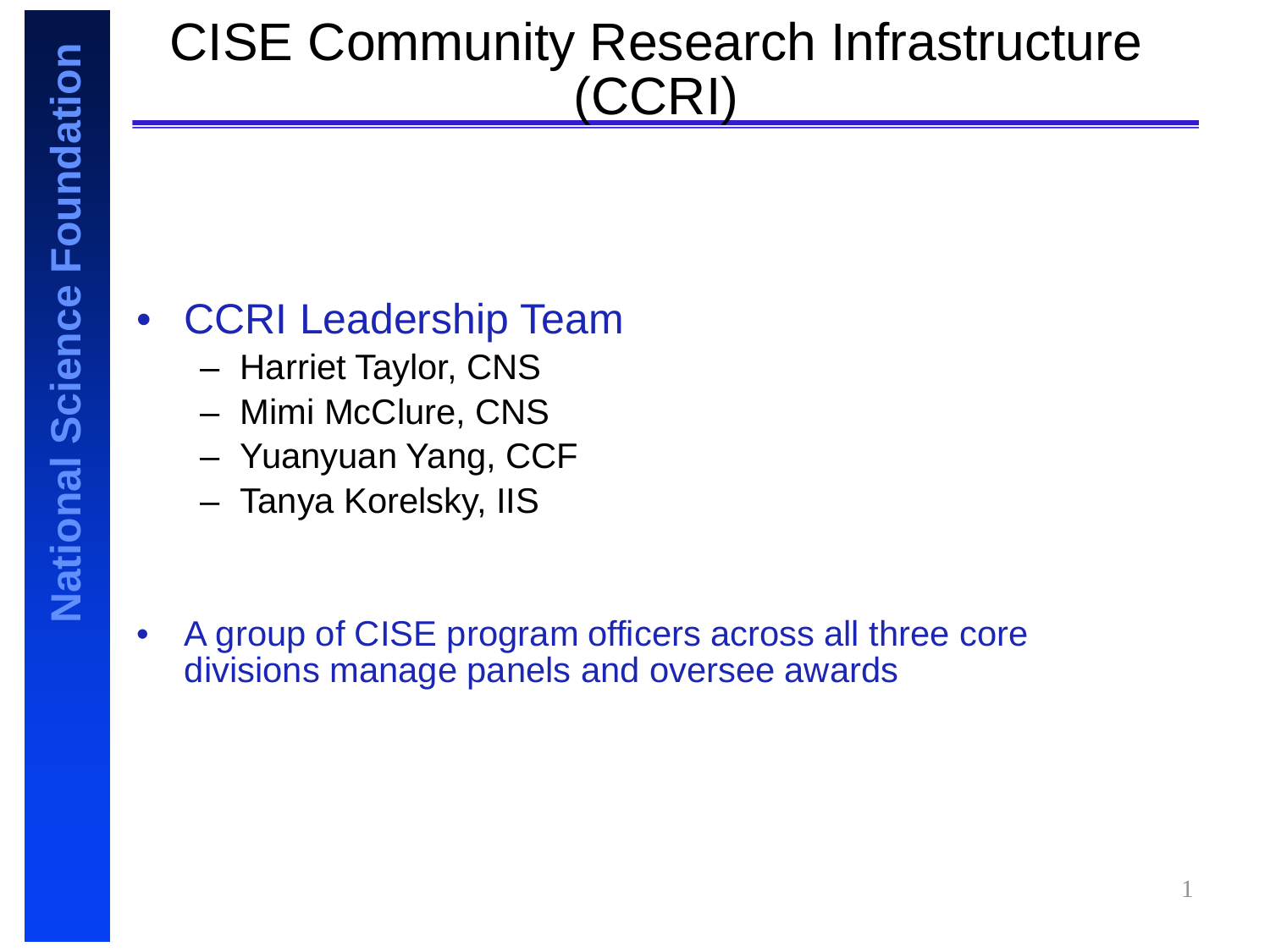# CCRI evolved from CRI

### • CISE Research Infrastructure (CRI)

- $-2004 2018$
- Funded Institutional (II) and Community infrastructure (CI)
- Was created to fund unique and emerging CISE infrastructure needs of CISE researchers
- Flat budget from 2008 2018 (\$18M)
- During CRI, demand for simple institutional infrastructure increased
	- FY 2016 235 CRI preliminary proposals
	- 174 (75%) were II requests, more than half requesting departmental upgrades, clusters, and private clouds
- Hard to balance II versus CI funding and make a critical impact in either  $2 \left( \frac{1}{2} \right)$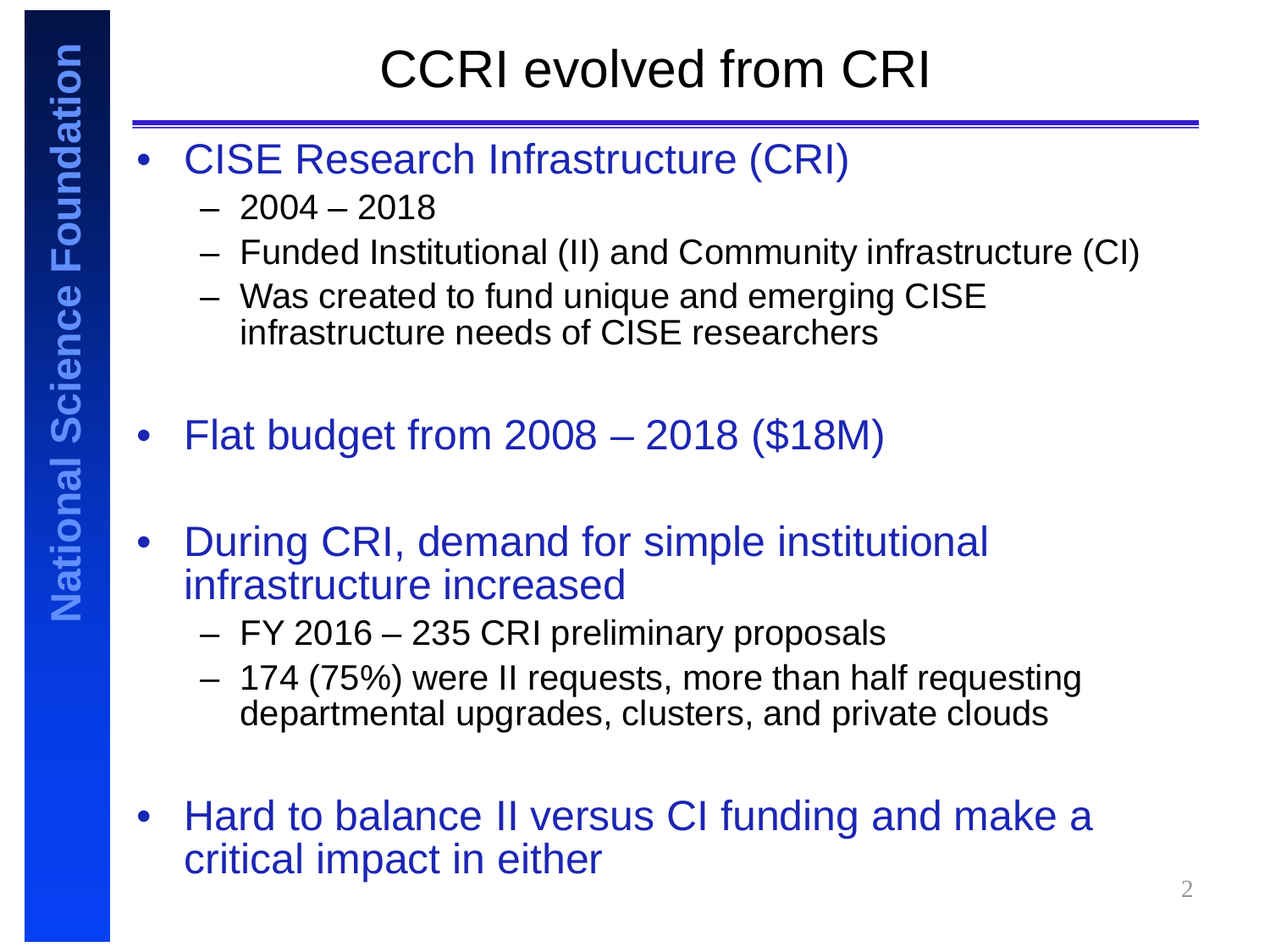## Some significant CRI community infrastructures







DKALDI

carda

Boa Mining Ultra-Large-Scale Software Repositories

### **Software-artifact Infrastructure Repository**

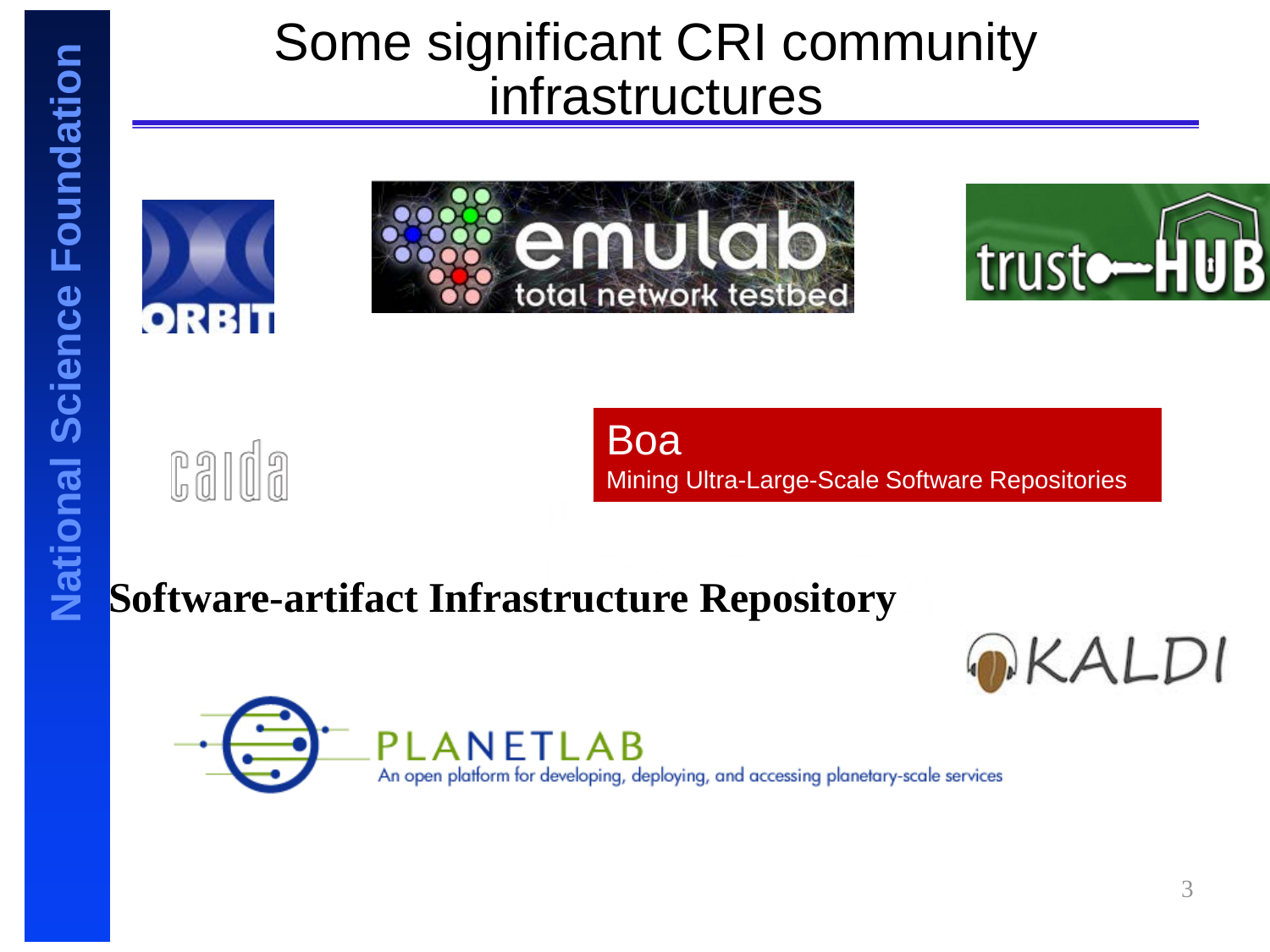## CCRI rationale

- Focus exclusively on *community* infrastructure use resources to do the most good
- Fund larger awards to provide and maintain *significant* infrastructures
- Provide an environment for community outreach and developing a significant broad and diverse user communities
- Establish a CCRI-CVO Community Virtual organization
- Enable research not possible with currently available community resources
- Target researchers pursuing a focused, CISE-centric research agenda using resources developed and led by CISE researchers
- Develop and nurture research communities that will move the frontier's of CISE research forward

CCRI began in 2019. It is in its second competition this year.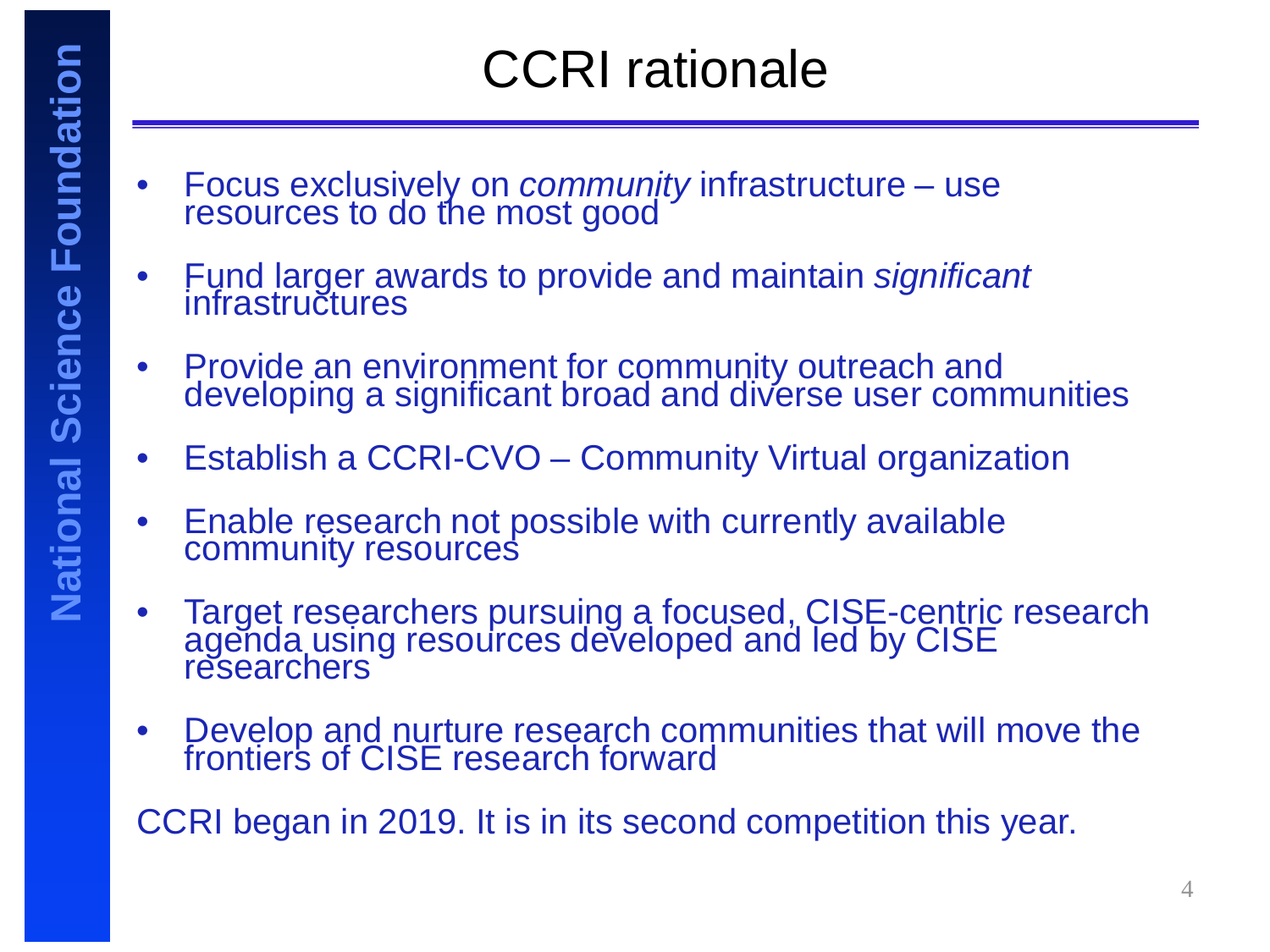# Overview of CCRI program

- Enable the creation and enhancement of worldclass research infrastructure
	- Integrated suites of tools, resources, and user services, and community outreach
- Develop CISE-centric research infrastructure that will support diverse communities of CISE researchers pursuing focused, CISE-centric research agendas
- Provide research infrastructure that will help CISE researchers explore and extend CISE research frontiers

The three CISE core divisions (CCF, CNS, IIS) participate in CCRI.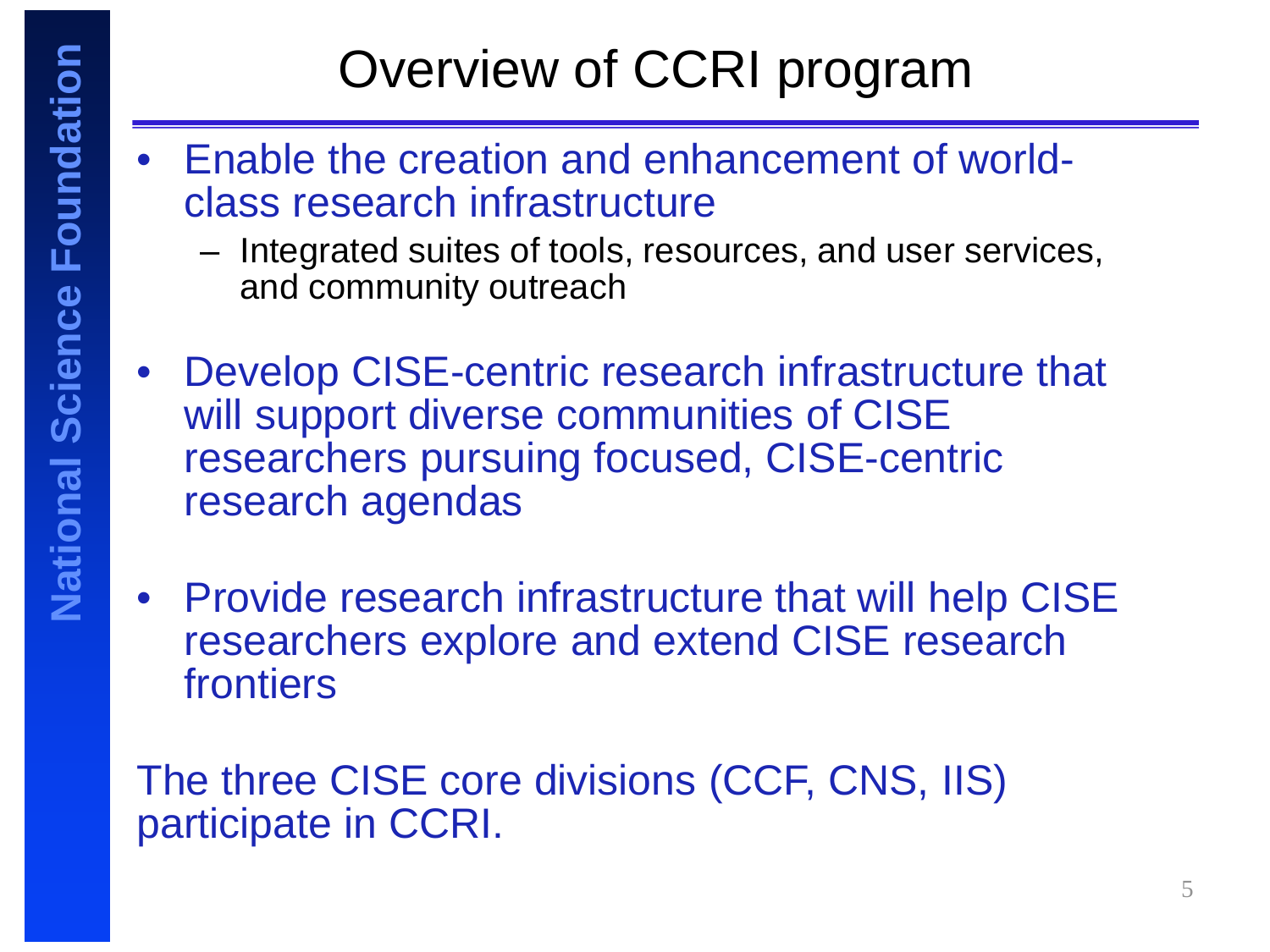#### CISE Infrastructure Programs



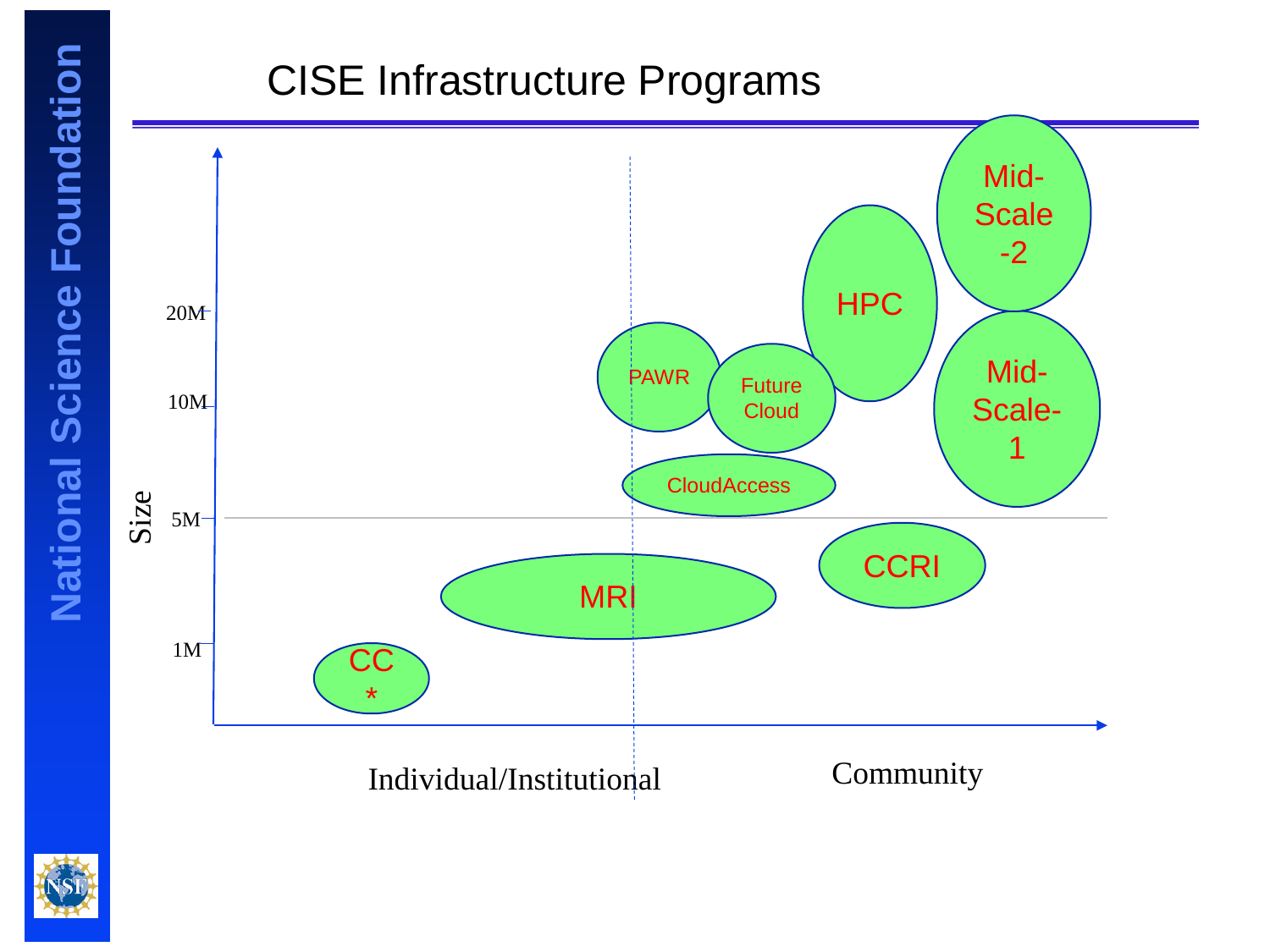## CCRI Portfolio

- 4 types of CCRI projects
	- New Planning (up to \$100K)
	- New Medium (up to \$1.5M)
	- New Grand (up to \$5M for 5 years)
	- Enhance/Sustain (up to \$2M)
- Grand and Enhance/Sustain must have designated Community Outreach Director and dedicate about 20% of their funds for research community outreach
- All CCRI projects must participate in CCRI CVO
	- Effort to get more info about available resources out to all CISE researchers
	- Have PIs identify best practices and ways to sustain infrastructures
	- Participation in CVO is voluntary for CRI awardees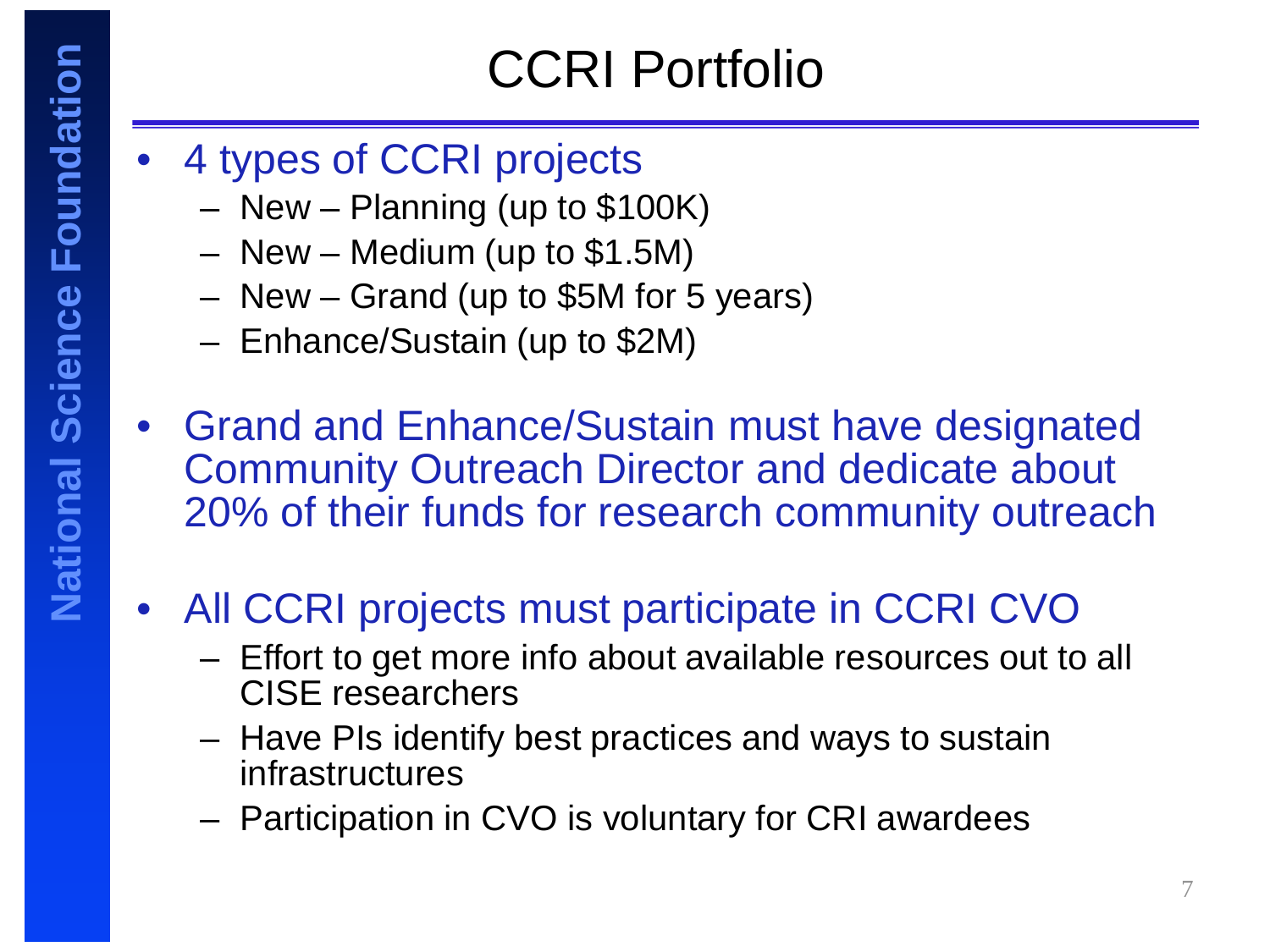# CCRI funded projects

### Projects span all CISE core areas

- Physical robotic manipulation test facility
- **Next-generation parallel-programming research**
- **Advances in network topology analysis**
- Safe, secure, and coordinated autonomy of UAVs
- Cybersecurity community hub
- **Big Data management system**
- Ecosystem to support spoken dialog systems research
- Expand the reach of computer architecture simulation
- **Repository of datasets to support machine learning** research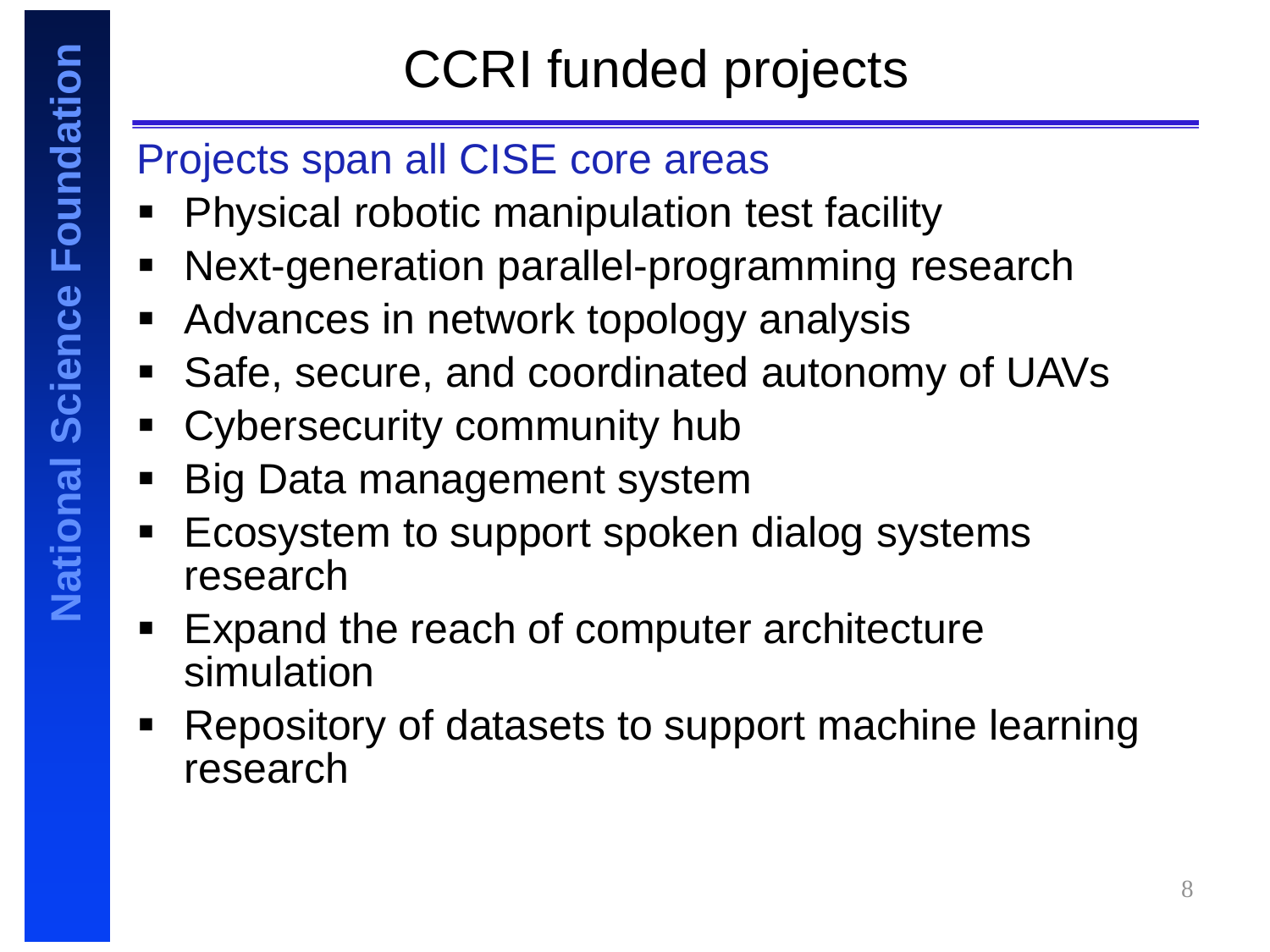## 2019 CCRI award data

CCRI funds - \$24M Co-funding - \$3M 23 projects funded covering 28 awards

- Planning 8 awards (up to \$100K)
- New/Medium 6 awards (up to \$1.5M)
- Enhance/Sustain 6 awards (up to \$2M)
- 
- Grand 2 awards (up to \$5M)
- CCRI-CVO 1 award (\$635K, 3 years)
- Awards cover 14 states, range of institutions
- Grand awards funded as continuing awards with required site visit in 3rd year
- Larger resources require a significant research team with credibility within target CISE research community
- Award to RTI for to develop and manage CCRI-CVO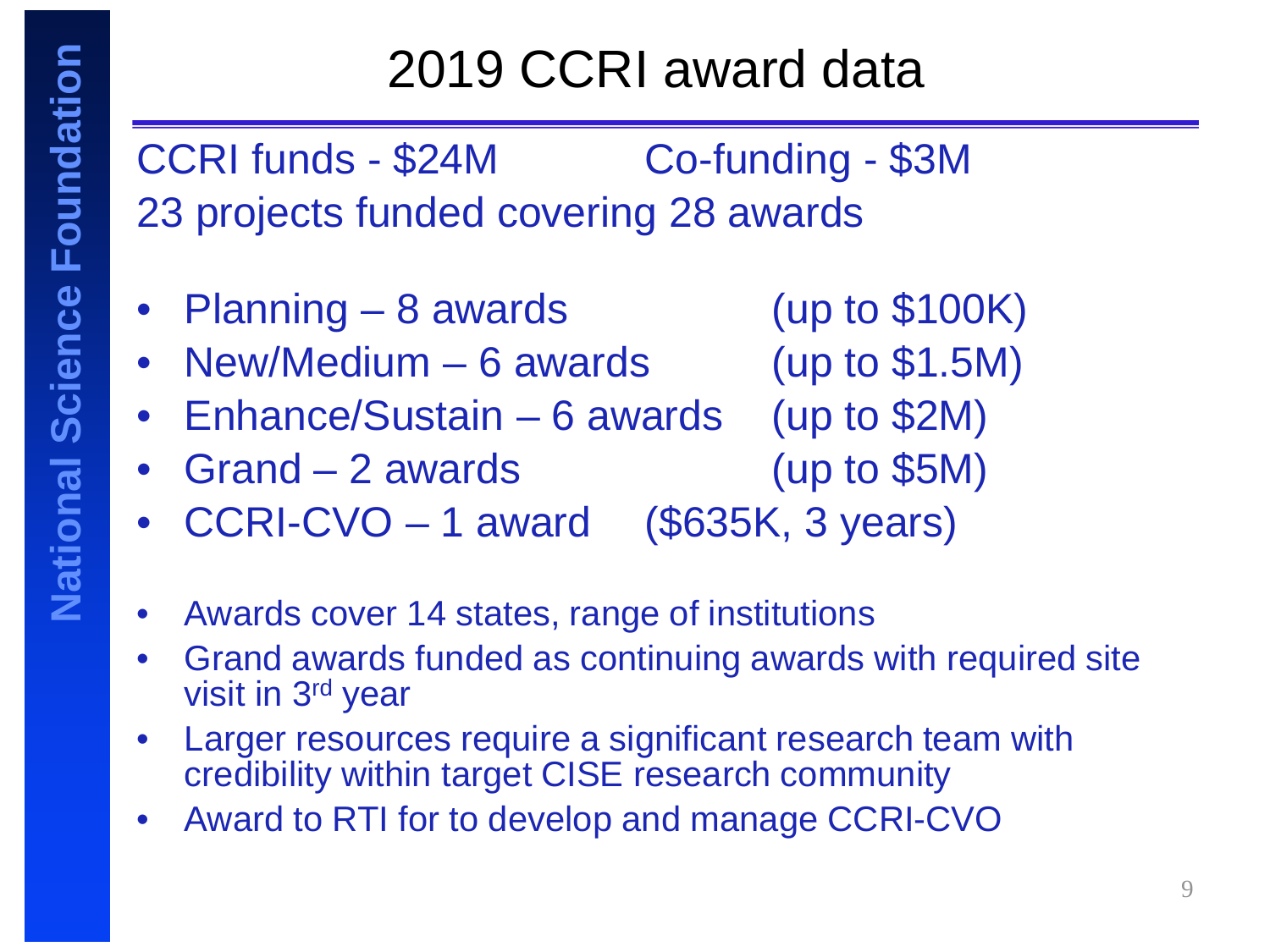# CCRI Highlights – Grand awards

CNS 1952601 – Colosseum: Opening and Expanding the World's Largest Network Emulator to the Wireless Network Community Tommaso Melodia (Northeastern University)

- Transitions DARPA Colosseum radio channel emulator to a new environment and opens it to a wider research community
- Integrates resource with two PAWR sites
- Capitalizes on a unique opportunity to enhance and preserve a valuable resource as it leaves DARPA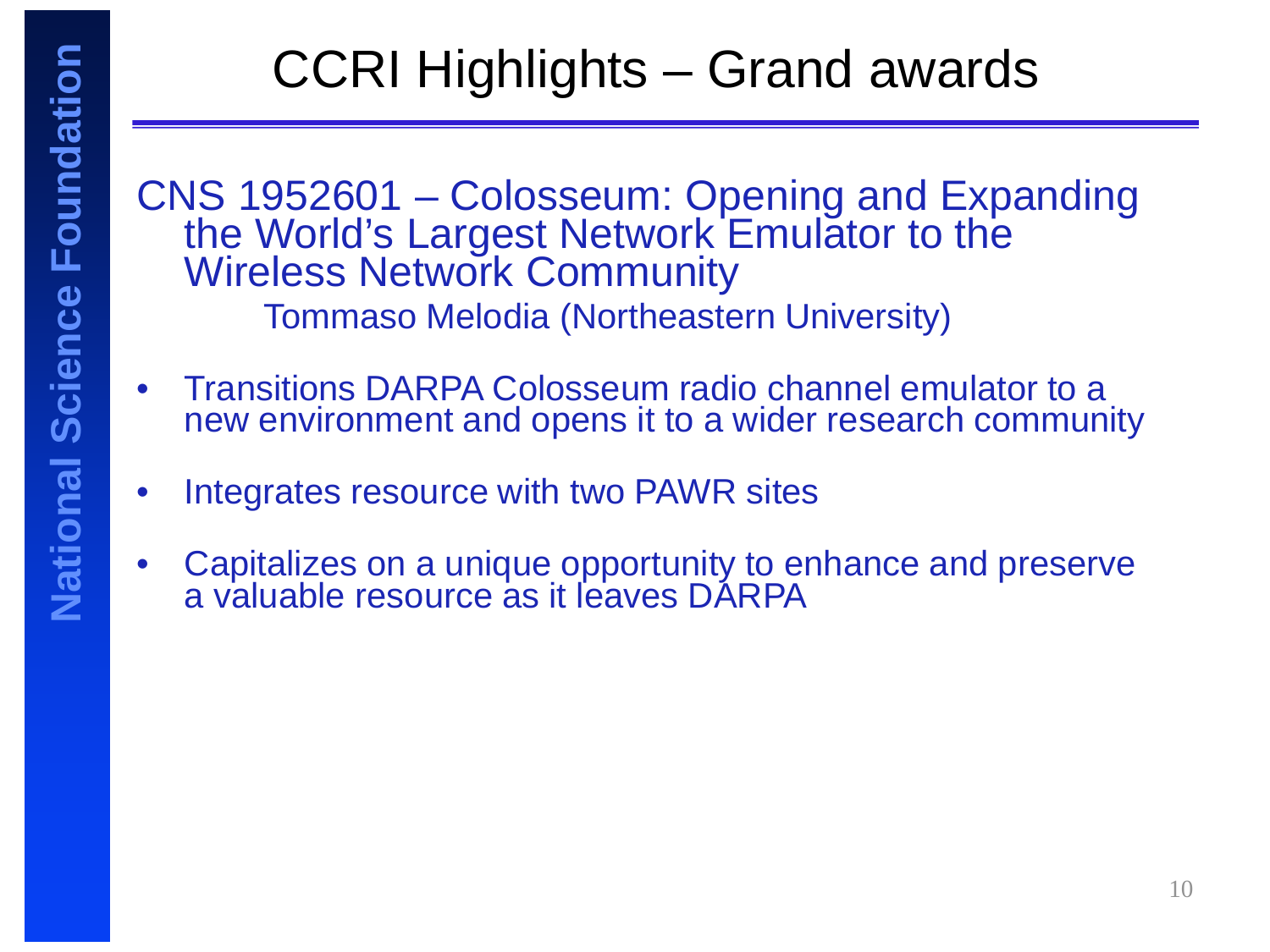## CCRI Grand award

CNS 1925464/1925658/1925504 Developing a Testbed for the Research Community Exploring Next- Generation Cloud Platforms Michael Zink (Mass Amherst), Peter Desnoyers (Northeastern), Orran Krieger ( Boston U)

- Establishes Open CloudLab(OCL)
- Extends existing NSF-funded CloudLab with resources from Mass Open Cloud and Mass Green High-Performance Computing Center and others
- Adds test-bed resources and datasets that will catalyze large-scale CISE systems research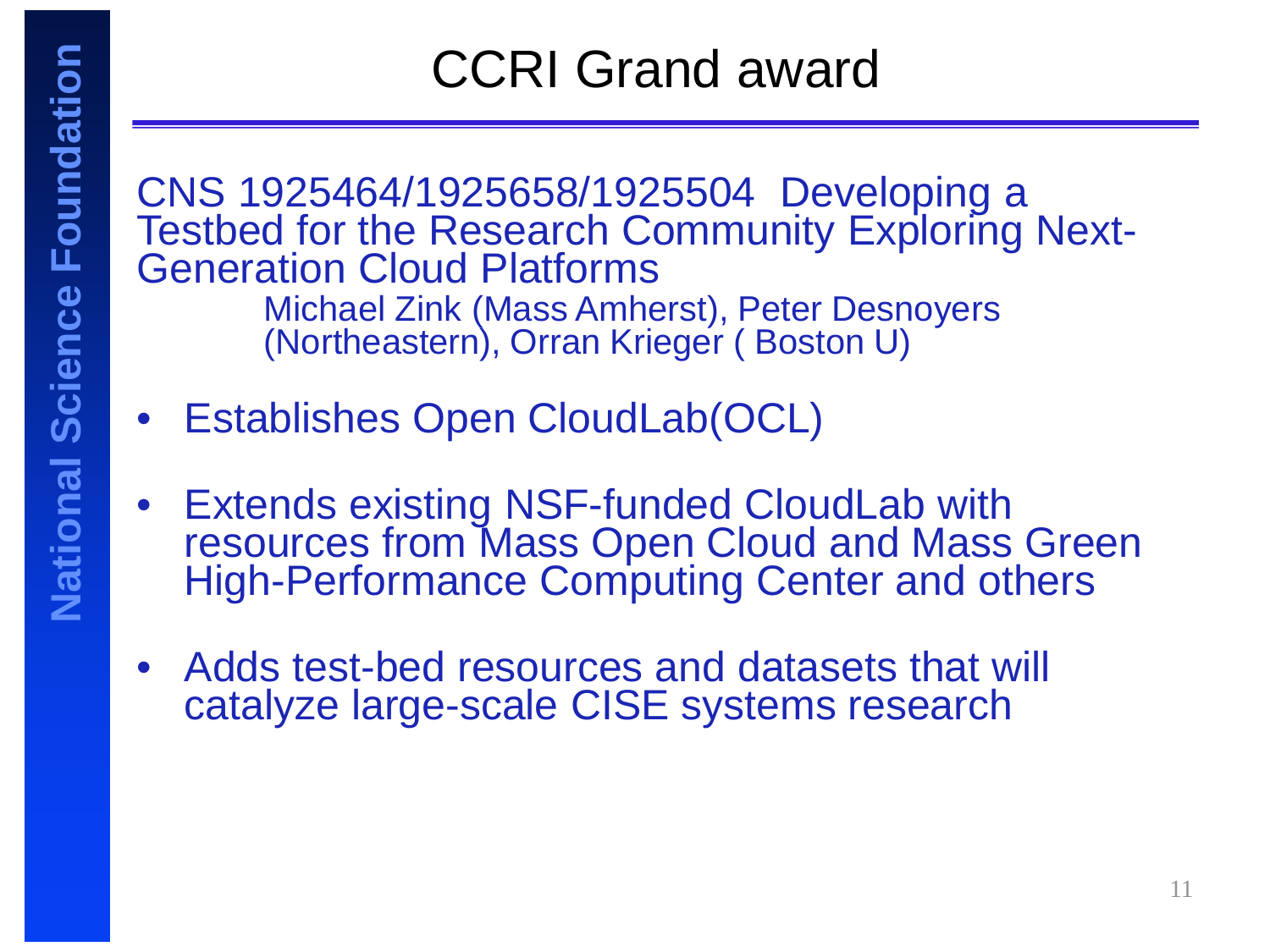- CCRI is an ongoing experiment to re-imagine the way CISE can provide research infrastructure
- CCRI is evolving
- CCRI funding needs will climb in future years due to the out-year funding of Grand awards and rising costs
- CCRI uniquely provides infrastructure to meet CISE research needs and build community
- Sustainability is a major issue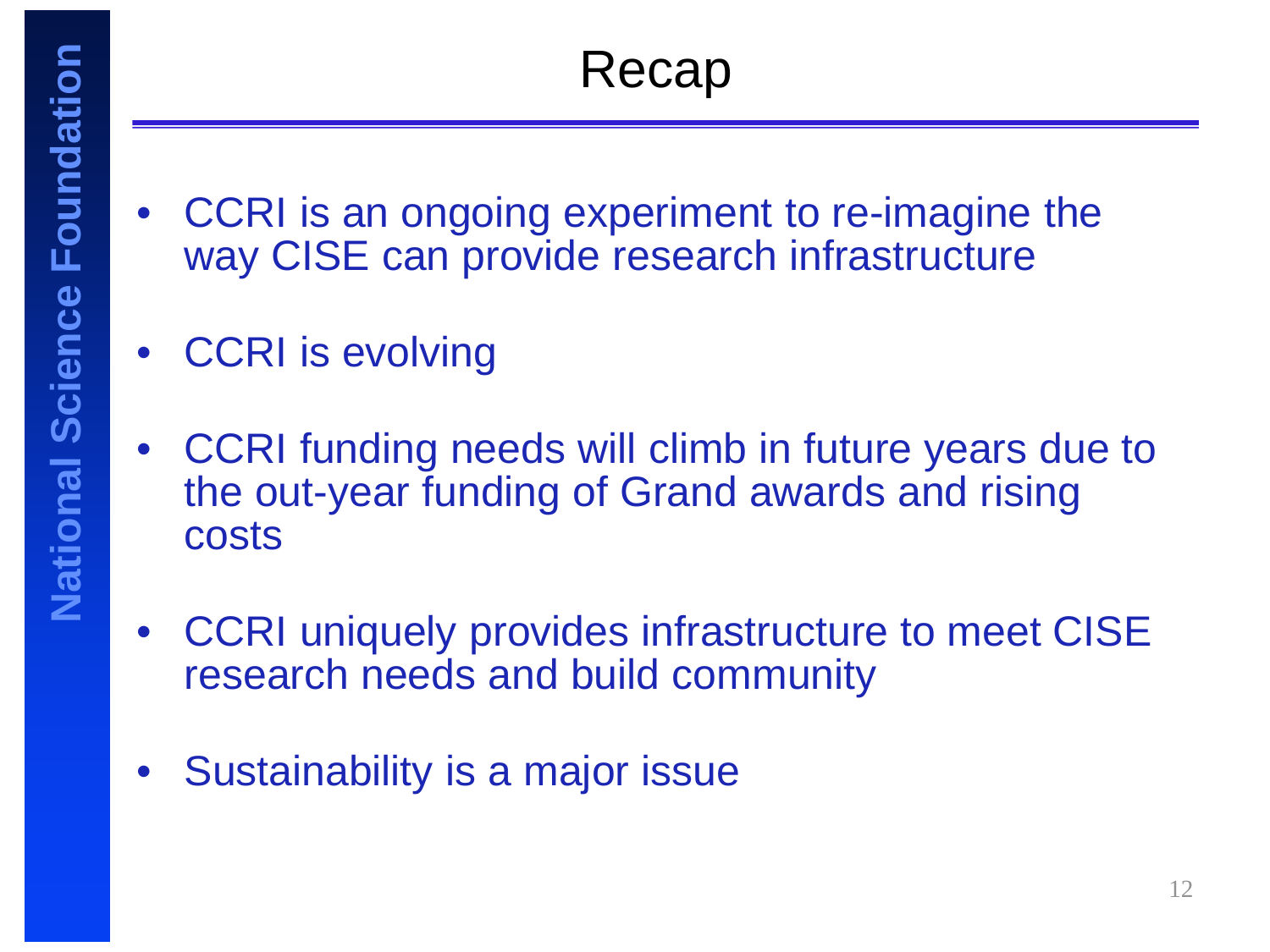- The first CCRI-CVO PI meeting will be on June 4-5 of this year. The meeting will be held in Crystal City.
- We want to stress this opportunity for CISE researchers to work together to propose significant infrastructure that can benefit their whole community and to assume community ownership and leadership of the resources.